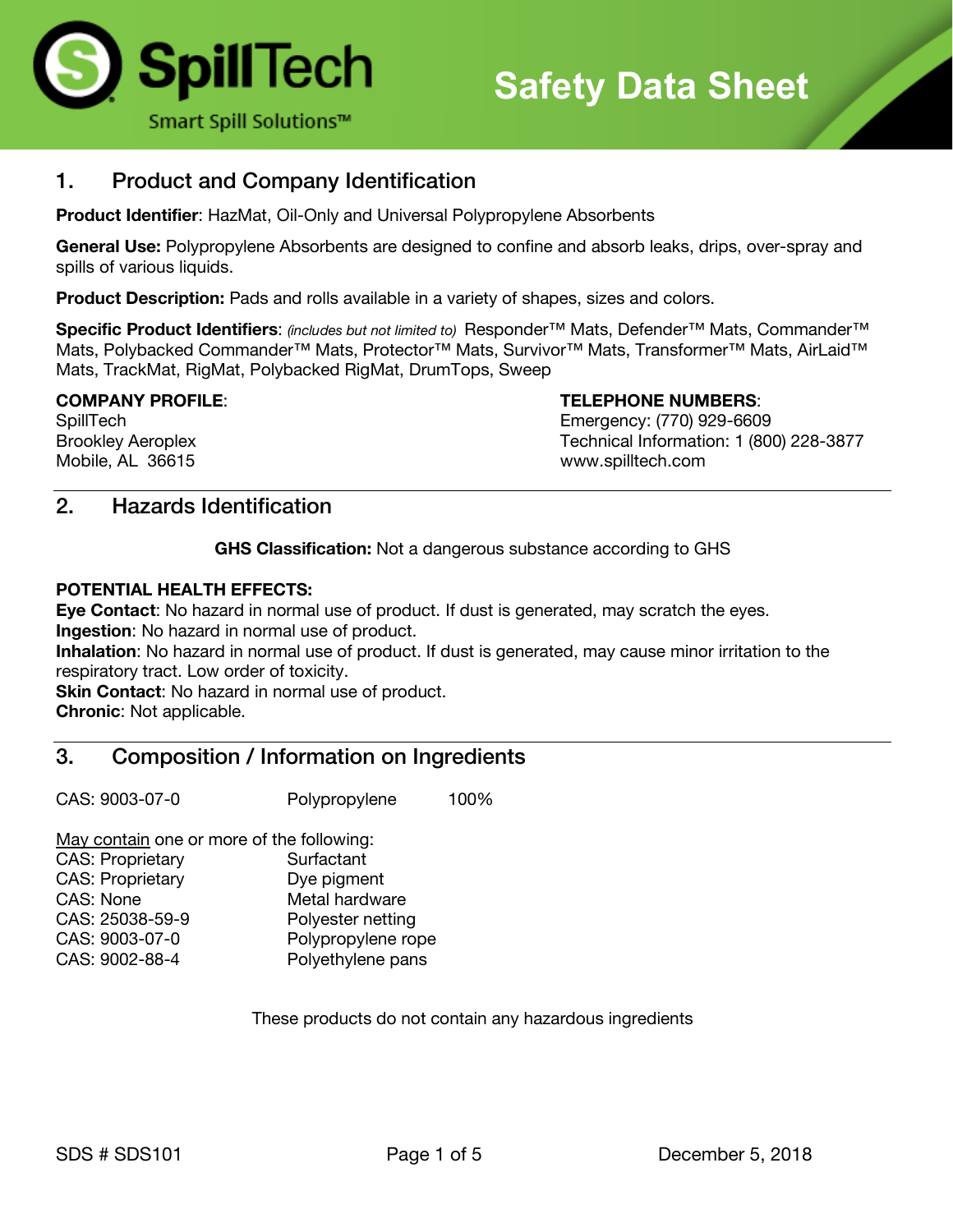

## 4. First Aid Measures

**Eye Contact**: Not normally applicable. If discomfort occurs, flush thoroughly with water. If irritation occurs, seek medical attention.

**Ingestion:** Not applicable.

**Inhalation**: Not normally applicable. If discomfort occurs, seek medical attention.

**Skin Contact: Not applicable.** 

## 5. Fire Fighting Measures

**Extinguishing Media**: Unused form: CO2, water fog, foam or dry chemical. Do NOT use straight streams of water. Used form: that which is compatible to liquid(s) absorbed.

**Special Fire Fighting Procedures:** None. Refer to absorbed liquid(s) SDS(s).

**Hazardous Combustion Products:** Smoke, fume, incomplete combustion products, oxides of carbon, flammable hydrocarbons.

**Unusual Hazards:** When heated, the vapors/fumes given off may cause respiratory tract irritation. Sorbents will take on the characteristics/properties of whatever liquid is absorbed. Therefore, all measures must be taken as if you were handling the liquid itself. Sorbents do not make the liquid less hazardous. Refer to absorbed liquid(s) SDS(s) before proceeding. Material can accumulate static charges which may cause an ignition. Oil-Only Static Dissipative Polypropylene Absorbents do not render liquids nonflammable, neutral or less hazardous.

## 6. Accidental Release Measures

**Spill or Leak Procedures**: If material is unused, sweep or pick up and dispose of as a non-hazardous material.

## 7. Handling and Storage

**Handling and Storing Precautions**: Minimize dust generation and accumulation. Store in cool, dry place. **General**: Sorbents will take on the characteristics/properties of whatever liquid is absorbed. Therefore, all measures must be taken as if you were handling the liquid itself. Sorbents do not make the liquid less hazardous. Refer to absorbed liquid(s) SDS(s) before proceeding.

The container can be hazardous when empty. Follow label cautions even after the container is empty. Do not re-use empty containers for food, clothing or products for human or animal consumption, or where skin contact can occur.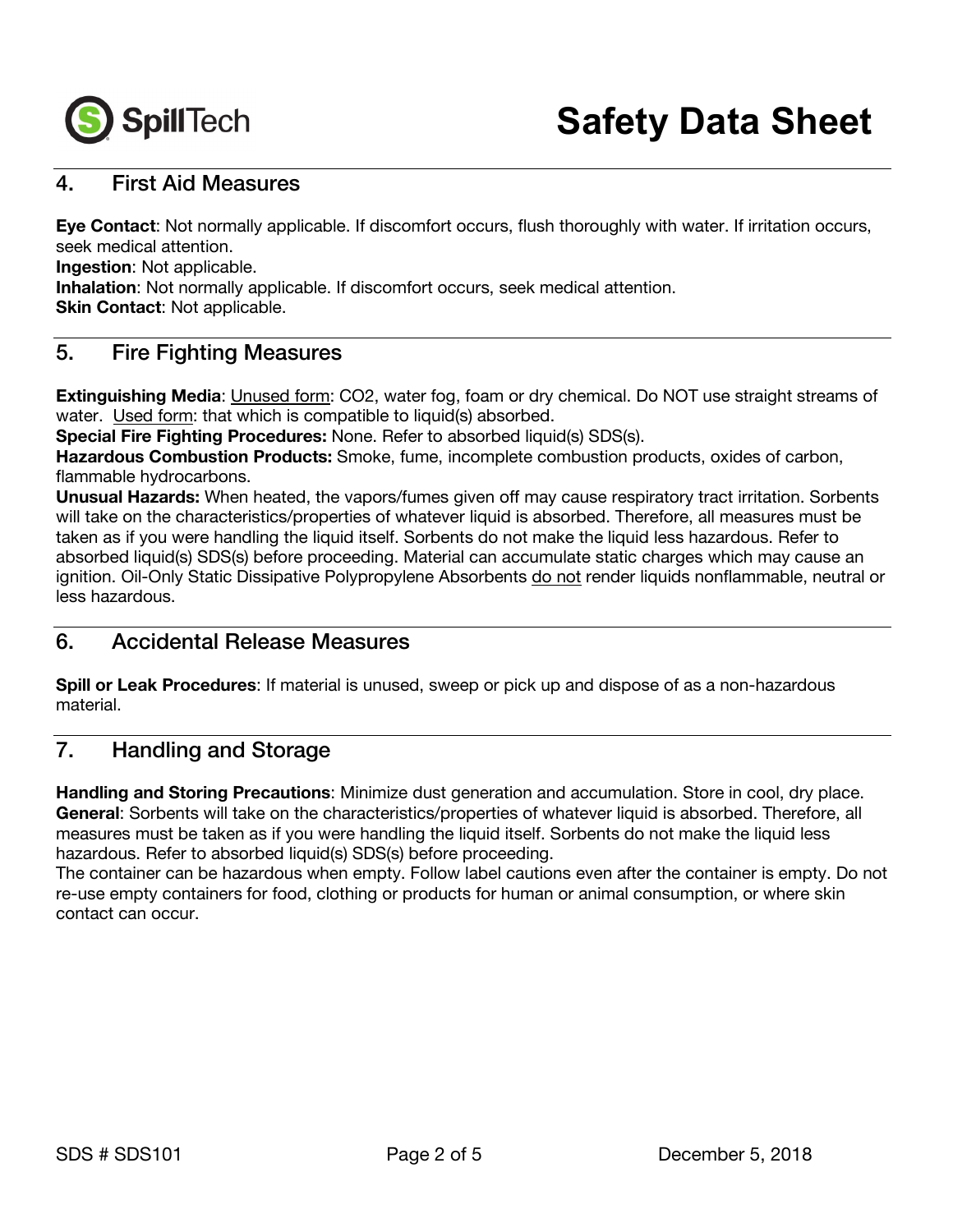

## 8. Exposure Controls / Personal Protection

**Exposure Limits:** None **Engineering Controls**: None required. **PERSONAL PROTECTION Eyes**: Safety glasses with side shields are a good industrial practice. **Respirator**: None required. **Gloves**: Not normally required. However, cloth, canvas or leather gloves are a good industrial practice. **Other**: None required.

\*\*In its present form, there is little or no dust to present an OSHA hazard\*\*

## 9. Physical and Chemical Properties

**Appearance**: soft pads and rolls, can be various colors **Odor**: None to mild **Odor Threshold**: Not established **pH**: Not available **Flash Point**: Not known **Method**: Not applicable **Auto Ignition**: Not available **Flammability or Explosive Limits**: Not determined **Conditions of Flammability:** Not determined

## 10 Stability and Reactivity

**General**: Stable under normal conditions. **Conditions of Reactivity**: Not established **Incompatible Materials**: Strong oxidizing agents may degrade product over an extended period of time, fluorine **Conditions to Avoid**: Open flame, elevated temperatures for prolonged periods of time.

 **Melting Point/Freezing Point**: 150° - 170°C **Boiling Point / Boiling Range**: Not available **Evaporation Rate**: Not available **Vapor Pressure**: Not applicable **Vapor Density**: Not available **Relative Density**: Not established **Solubility in Water**: Negligible **Coefficient of Water/Oil Distribution:** Not applicable **Bulk Density at 20°C:** 0.4 g/cc – 0.7 g/cc

**Hazardous Decomposition**: Material does not decompose at ambient temperatures. **Hazardous Polymerization**: Will not occur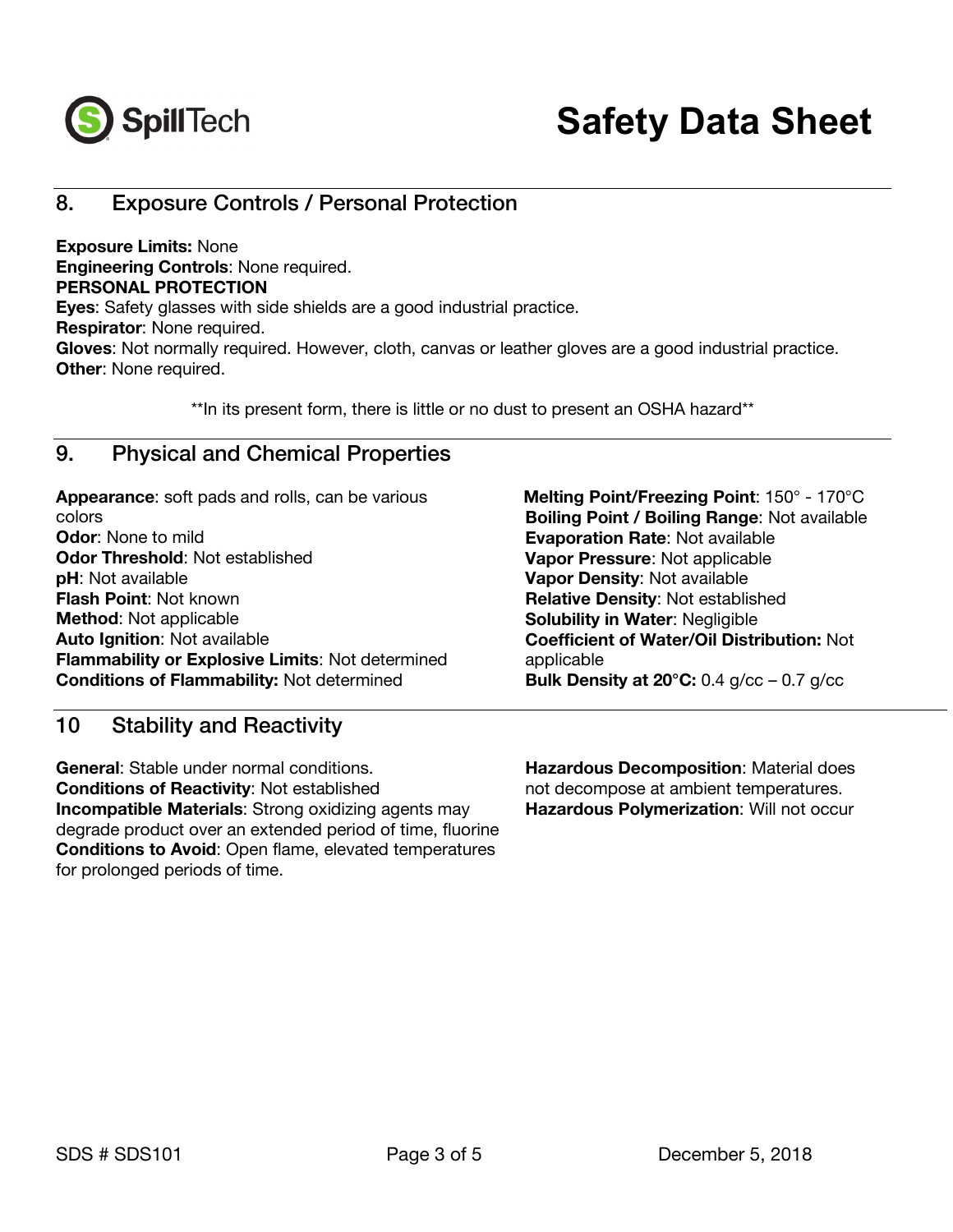

## 11 Toxicological Information

**LD50**: Not available **LC50**: Not available **Carcinogenicity**: IARC: No NTP: No OSHA: No California Prop 65: No listed ingredient

**Chronic/Other Effects**: Dust may be irritating to the eyes and respiratory tract. Elevated temperatures or mechanical action may form vapors, mists or fumes which may be irritating to the eyes and respiratory tract. **Reproduction Toxicity:** Not available **Teratogenicity:** Not available **Mutagenicity:** Not available **Synergistic Products:** Not available

## 12 Ecological Information

Not expected to be harmful to aquatic or terrestrial organisms.

## 13 Waste Disposal Considerations

**Waste Disposal Method**: If unused, no special precautions are necessary.

If used, refer to absorbed liquid(s) SDS(s) before proceeding. Sorbents will take on the characteristics/properties of whatever liquid is absorbed. Therefore, all measures must be taken as if you were handling the liquid itself. Sorbents do not make the liquid less hazardous. Therefore, in certain types of cleanup applications the nature of the material recovered will classify the resulting spent material as a hazardous component. In such instances the material should be disposed of via an approved hazardous waste disposal service and the appropriate manifesting obtained. Dispose of in accordance with Federal, State and local regulations.

## 14 Transportation Information

**DOT (Department of Transportation) Proper Shipping Name**: Not regulated **Hazard Class**: Not regulated **Identification Number**: Not applicable

## 15 Regulatory Information

**OSHA Hazard Communication Standard, 29 CFR 1910.1200:** None. **SARA Title III (Superfund Amendments and Reauthorization Act):** No listed ingredient **TSCA (Toxic Substances Control Act):** Ingredients of this product are on the Inventory list.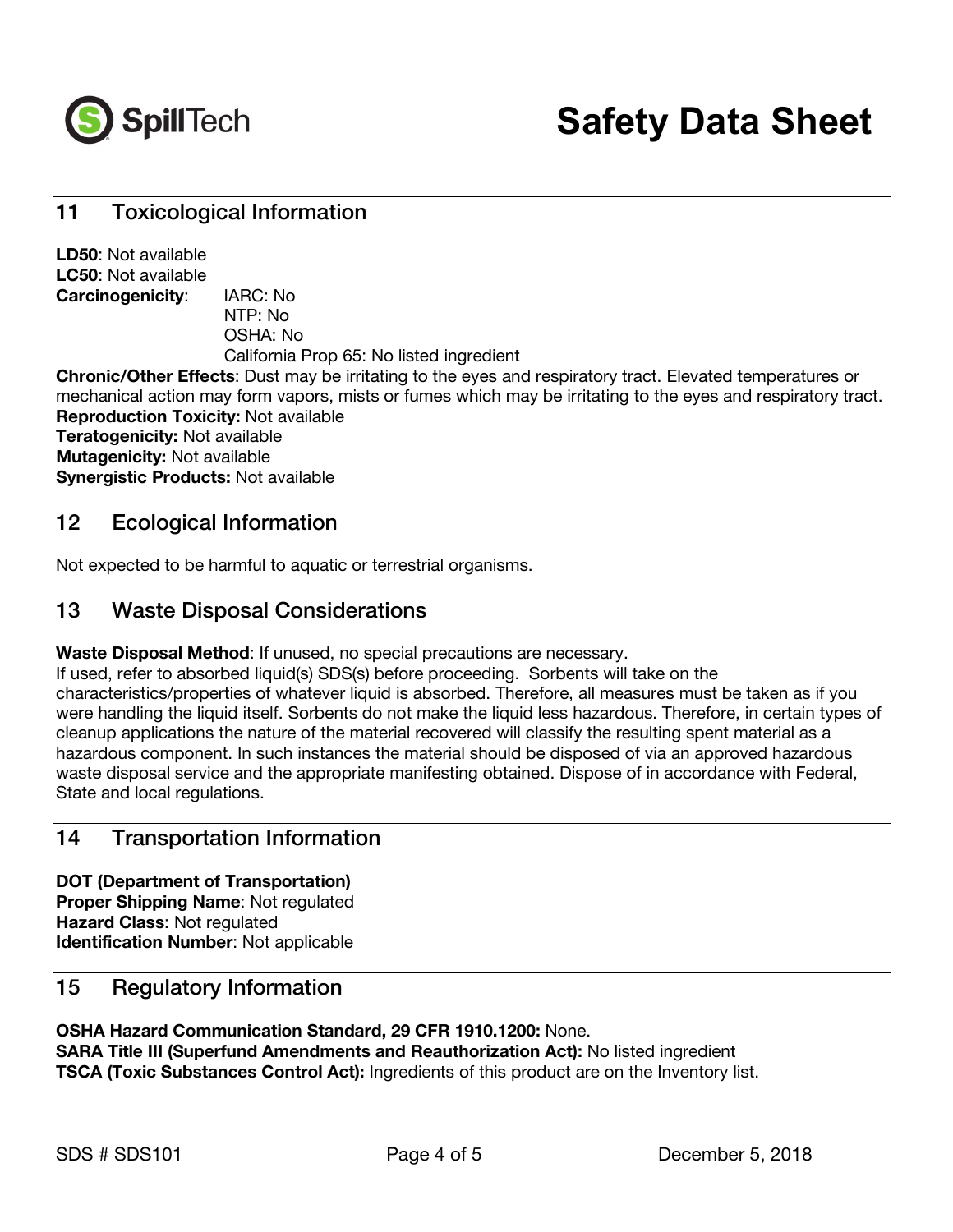

# **Safety Data Sheet**

## 16 Other Information

**Reason for Issue:** Reviewed, change to Section 16 **Prepared by**: Dale Gatehouse, Entreprises Krenda Inc. **Approved by**: Robin Thornett, Marketing Manager, SpillTech **Approval Date**: December 5, 2018 **Previous Date of Issue**: June 15, 2015 **SDS Code**: SDS101

The information contained herein is given in good faith, but no warranty, expressed or implied, is made.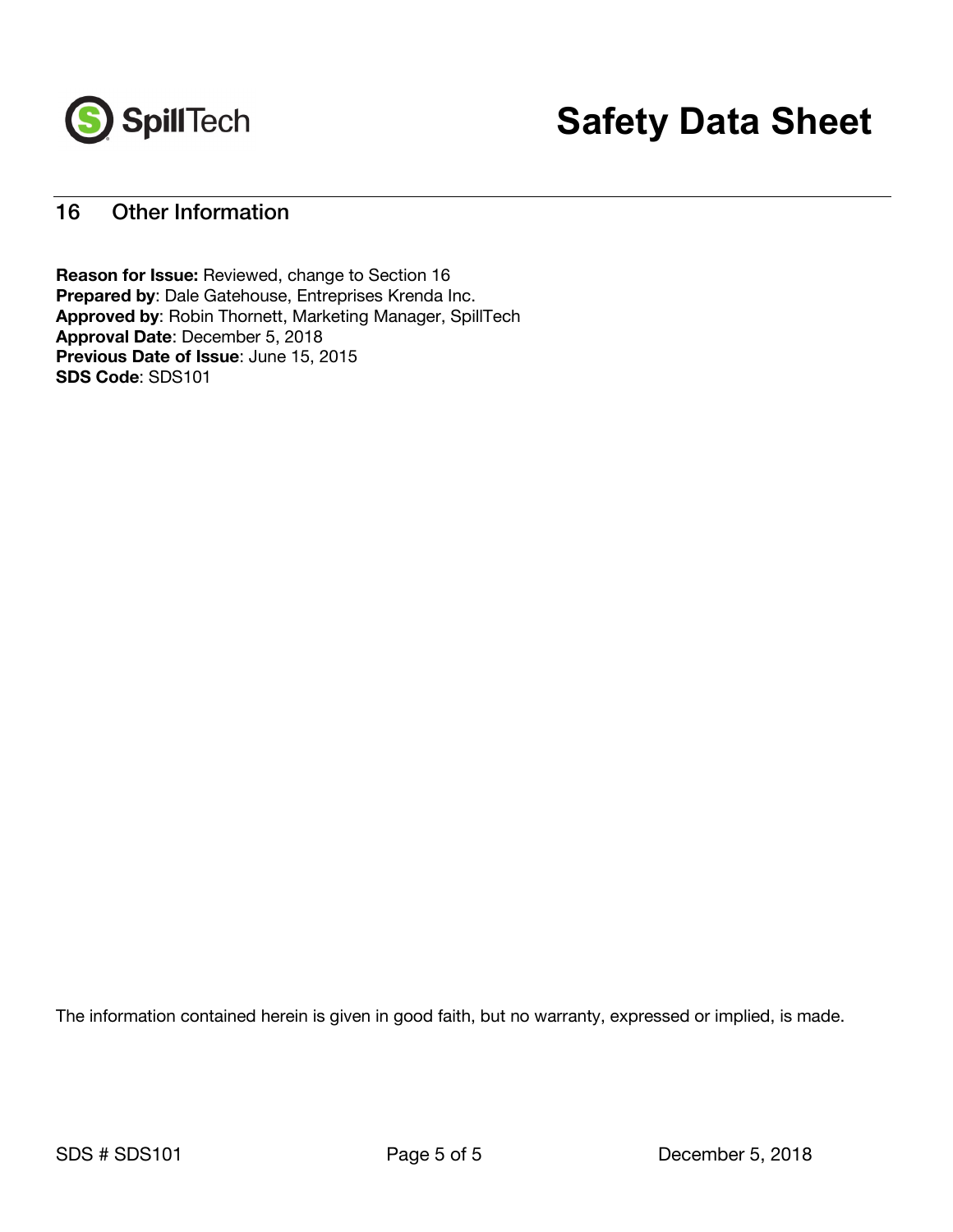

## 1. Identification

**Nom du produit**: HazMat, Oil-Only et Universal Polypropylene Absorbents

**Usage du produit:** Les absorbants en polypropylène sont conçus pour limiter et absorber les fuites, les gouttes, les éclaboussures et les déversements de divers liquides..

**Description du produit:** Tampons et rouleaux disponibles en différentes formes, tailles et couleurs.

**Identifiants de produits spécifiques**: *(inclus mais non limité à)* Responder™ Mats, Defender™ Mats, Commander™ Mats, Polybacked Commander™ Mats, Protector™ Mats, Survivor™ Mats, Transformer™ Mats, AirLaid™ Mats, TrackMat, RigMat, Polybacked RigMat, DrumTops, Sweep

#### **FOURNISSEUR**: **TÉLÉPHONE**:

SpillTech En cas d'urgence: (770) 929-6609 Brookley Aeroplex **Information: 1 (800)** 228-3877 Mobile, AL 36615, www.spilltech.com

## 2. Identification des dangers

**Classification Système général harmonisé (SGH):** N'est pas une substance dangereuse selon le SGH

#### **Effets potentiels sur la santé:**

**Yeux**: Improbable lors d'une utilisation normale du produit absorbant. La poussière peut rayer les yeux. **Ingestion**: Improbable lors d'une utilisation normale du produit absorbant.

**Inhalation**: Improbable lors d'une utilisation normale du produit absorbant. La poussière peut causer une légère irritation des voies respiratoires. Faible toxicité.

**Peau**: Improbable lors d'une utilisation normale du produit absorbant.

### 3. Composition / information sur les composants

CAS: 9003-07-0 Polypropylène 100%

Ces produits ne contiennent aucun ingrédient dangereux

#### 4. Premiers soins

**Yeux:** Normalement non applicable. En cas de gêne, rincer avec beaucoup d'eau. Consulter un médecin si l'irritation persiste.

**Ingestion**: Sans objet.

**Inhalation**: Normalement non applicable. En cas de gêne, consulter un médecin. **Peau**: Sans objet.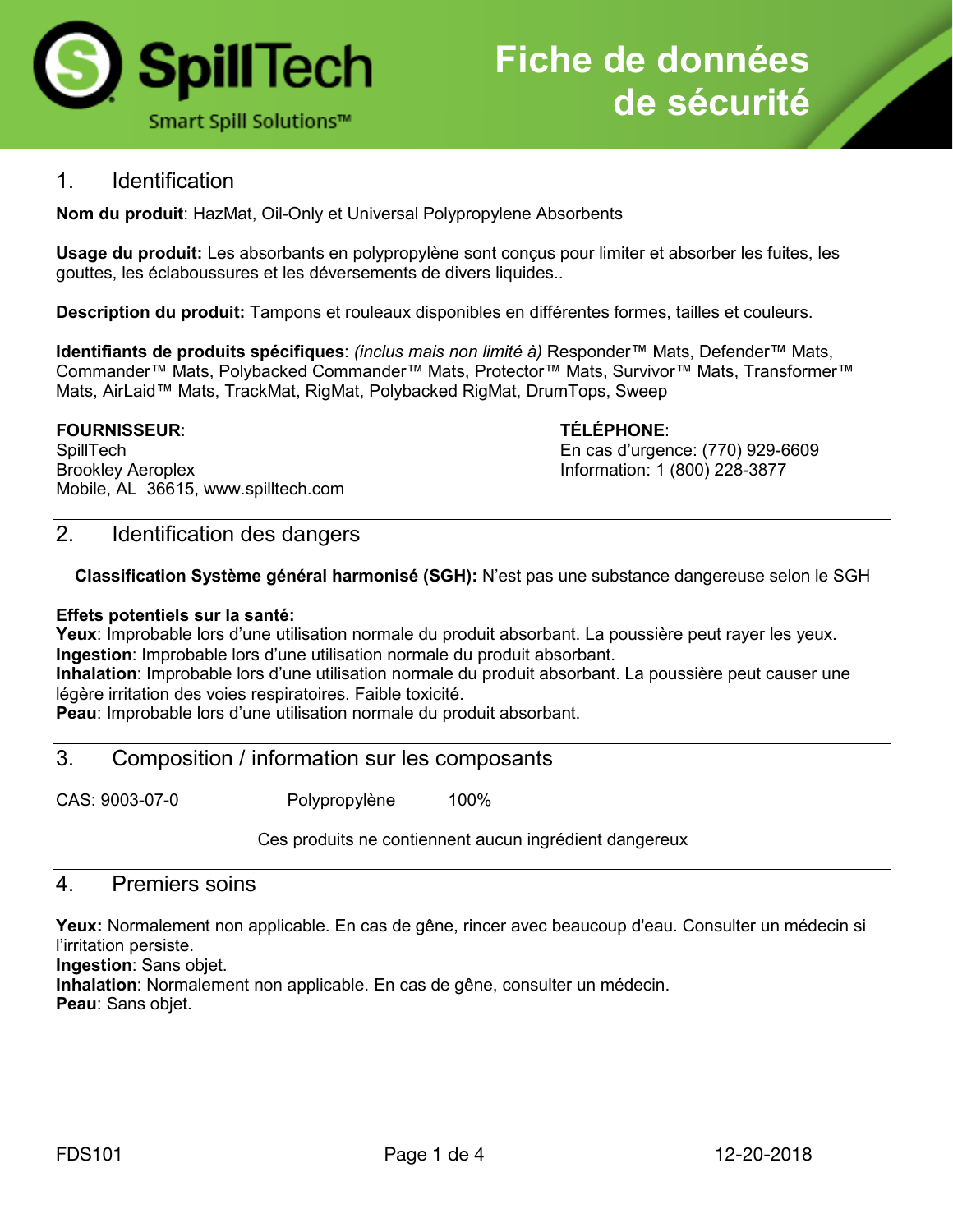

## **Fiche de données de sécurité**

## 5. Mesures à prendre en cas d'incendie

**Agents extincteurs appropriés**: Utiliser des moyens d'extinction adaptés au feu avoisinant. Si le produit est utilisé: veuillez-vous référer à la Fiche de données de sécurité du liquide absorbé.

**Agents extincteurs inappropriés**: NE PAS utiliser de jet d'eau.

**Équipements de protection spéciaux et précautions spéciales pour les pompiers:** Aucune. Référer à la Fiche de données de sécurité (FDS) du liquide absorbé.

**Dangers spécifiques du produit:** Lorsqu'elles sont chauffées, les vapeurs / fumées émises peuvent provoquer une irritation des voies respiratoires. Les absorbants prendront les caractéristiques / propriétés de tout liquide absorbé. Par conséquent, toutes les mesures doivent être prises comme si vous manipuliez le liquide lui-même. Référer à la Fiche de données de sécurité (FDS) du liquide absorbé. Les matériaux peuvent accumuler des charges statiques pouvant provoquer une inflammation. HazMat, Oil-Only et Universal Polypropylene Absorbents ne rendent pas les liquides ininflammables, neutres ou moins dangereux. **Produits de combustion dangereux:** Fumée, produits de combustion incomplète, oxydes de carbone, hydrocarbures inflammables.

## 6. Mesures à prendre en cas de déversements accidentels

Si le produit n'est pas utilisé: balayer ou ramasser et éliminer en tant que matériau non dangereux.

## 7. Manutention et stockage

**Précautions individuelles, équipements de protection et mesures d'urgence:** Minimiser la création et l'accumulation de poussière. Les absorbants prendront les caractéristiques / propriétés de tout liquide absorbé. Par conséquent, toutes les mesures doivent être prises comme si vous manipuliez le liquide luimême. Les absorbants ne rendent pas le liquide moins dangereux. Référer à la Fiche de données de sécurité (FDS) du liquide absorbé.

**Conditions de sûreté en matière de stockage:** Conserver dans un endroit frais et sec.

**Général**: Ce contenant vide peut être dangereux, suivre attentivement les instructions sur l'étiquette. Ne pas réutiliser le contenant vide pour entreposer la nourriture, les vêtements, les produits pour la consommation humaine ou animale, ni où le contact de la peau pourrait se produire

## 8. Contrôles de l'exposition / protection individuelle

**Paramètres de contrôle:** Aucun **Contrôles d'ingénierie appropriés**: Aucun requis

### **MESURES DE PROTECTION INDIVIDUELLE**

**Yeux**: Les lunettes de sécurité à écrans latéraux sont une bonne pratique industrielle.

**Voies respiratoires:** Aucune requise

**Peau:** Normalement non requis. Cependant, les gants en tissu, en toile ou en cuir sont une bonne pratique industrielle.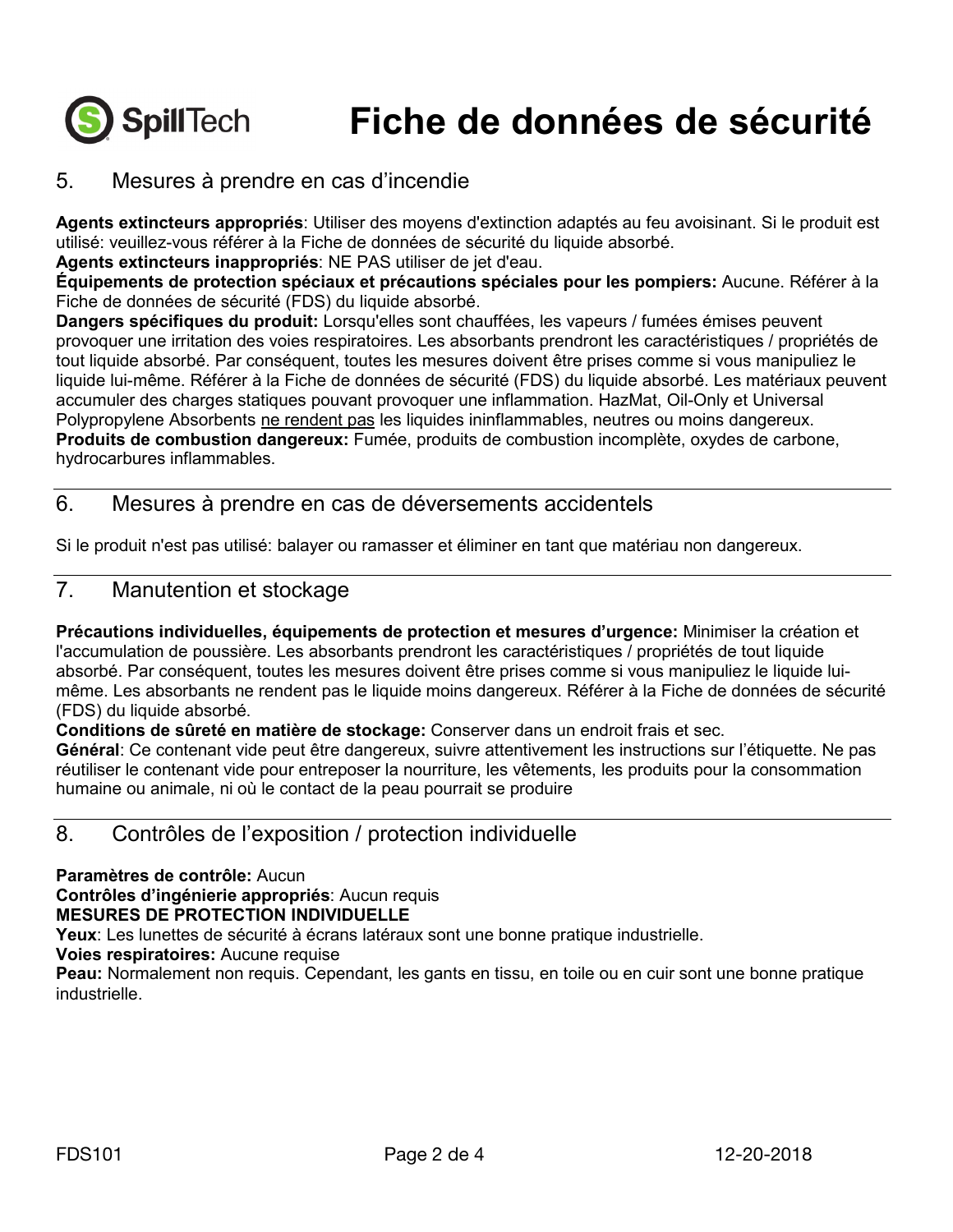

## **Fiche de données de sécurité**

## 9. Propriétés physiques et chimiques

**Apparence**: Tampons et rouleaux souples, couleurs variées **Odeur**: Aucune à légère **Seuil olfactif**: Non établi **pH**: Non disponible **Point d'éclair**: Inconnu **Méthode**: Sans objet **Auto Ignition**: Non disponible **Limites d'inflammabilité ou d'explosivité**: **Inflammabilité (solide, gaz):** Non établie **Masse volumique (20°C):** 0.4 g/cc – 0.7 g/cc **Point de fusion/point de congélation**: 150°-170°C **Point initial/domaine d'ébullition**: Non disponible **Taux d'évaporation**: Non disponible **Tension de vapeur**: Sans objet **Densité de vapeur**: Non disponible **Densité relative**: Non établi **Solubilité dans l'eau**: Négligeable **Coefficient de partage n-octanol/eau:** Sans objet **Température de décomposition:** Non établie **Température d'auto-inflammation:** Non établie

## 10 Stabilité et réactivité

**Stabilité chimique**: Ce produit est stable dans les conditions normales d'utilisation. **Réactivité**: Non établi **Matériaux incompatibles**: Oxydants forts, fluor **Conditions à éviter**: Évitez les flammes nues et les températures élevées.

**Produits de décomposition dangeureux**: Le matériau ne se décompose pas à température ambiante. **Risques de réactions dangereuses**: Aucune polymérisation ni réaction dangereuse ne se produit dans des conditions normales d'utilisation

## 11 Données toxicologiques

**Voies d'absorption**: La poussière peut être irritante pour les yeux et les voies respiratoires. **Symptômes correspondant aux caractéristiques physiques, chimiques et toxicologiques**: Non disponible

**Effets différés et immédiats (effets chroniques causés par une exposition à court et à long terme):**  Des températures élevées ou une action mécanique peuvent former des vapeurs, des brouillards ou des émanations pouvant irriter les yeux et les voies respiratoires.

**Cancérogénicité**: CIRC: Non NTP: Non ACGIH: Non

**Toxicité pour la reproduction:** Non disponible **Tératogénicité:** Non disponible **Mutagénicité sur les cellules germinales:** Non disponible **DL50**: Non disponible

**CL50**: Non disponible